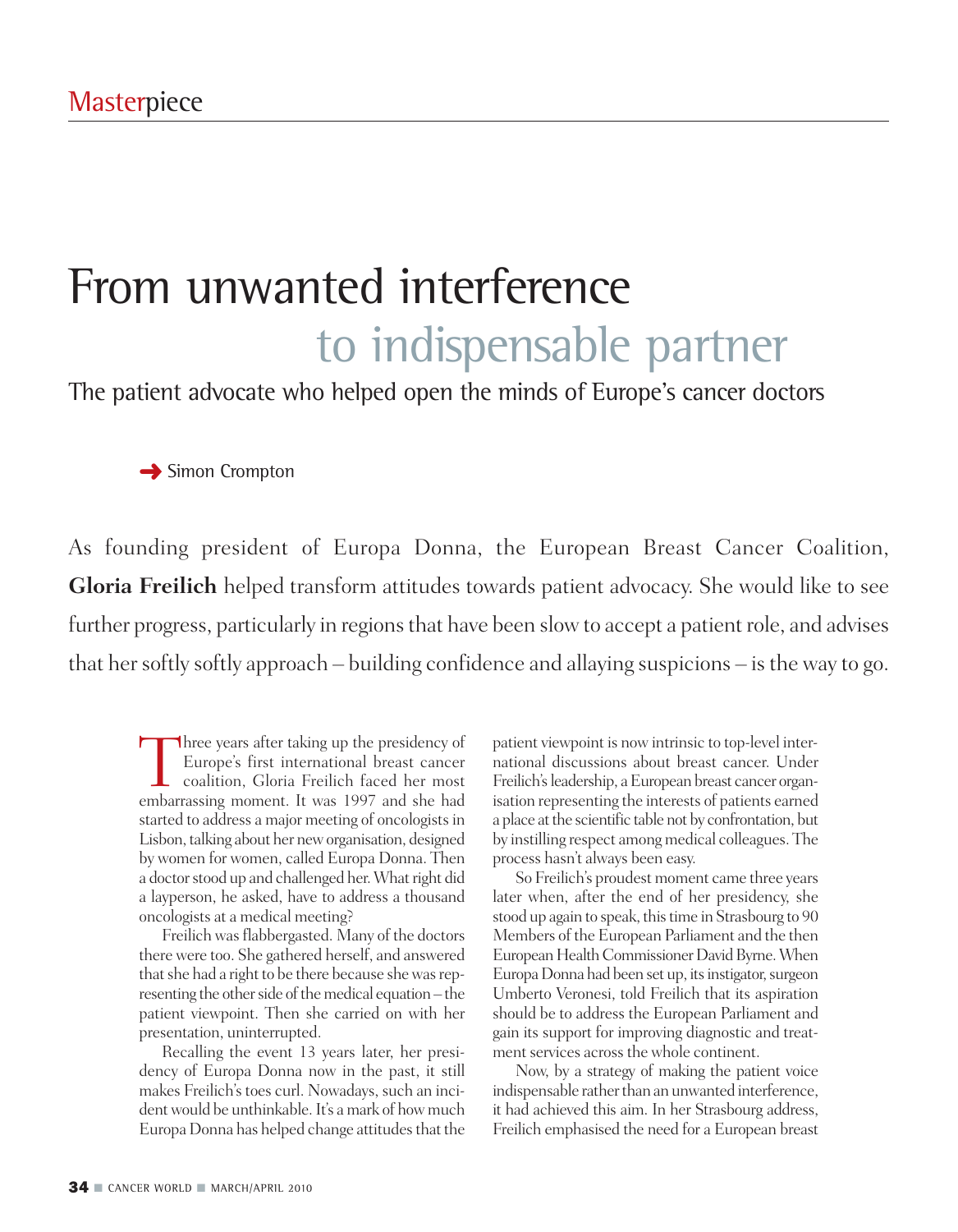

cancer registry, rapid access to treatment, multidisciplinary breast units and equalisation of services throughout Europe. This prepared the ground for major developments that have followed, such as the European guidelines for quality assurance in breast cancer screening and diagnosis – now a fundamental tool that Europa Donna coalition members use to advocate for better services in their countries.

Appropriately enough, Freilich's role in this transformation started from her own distressing experiences of cancer. It all began with an error. In 1983, living in London, she decided she should have a general health check-up and mammogram. Her mother had died of breast cancer 10 years earlier, and her

cousin and aunt had also died ofthe disease shortly after diagnosis. So there was good reason for having a check, even though there was as yet no national screening programme in the UK. When she arrived at the hospital, the mammogram machine had broken down. So she had to go to another, where the machinery had a peculiar balloon contraption instead of a plate to hold the breast in place.

"I must say, I remember it very well because itwas very difficult not to laugh while it was happening," says Freilich. "You were kind of squashed down under this balloon, and itwas only a single viewof each breast, not two views as one would expect now. And I was told that everything was fine."

"That summer I went away on holidaywith my husband to Italy.It was two months after I'd had the mammogram, and pulling my swimsuit up I found a lump about the size of a plum in my left breast. I said nothing at the time, but when we got back to London I rang the breast surgeon's secretary and made another appointment.When Iwent in, I had a needle put into the lump. Shortly afterwards, I was telephoned atmy office – Iwasworking as the fundraising officer for the

National Autistic Society at the time – and I was told there and then, on the telephone, that it was cancer."

It was a terrible blow. It felt like a family destiny that she should die of cancer too. Freilich remembers being in such a state that she accidentally set fire to her dressing gown – thankfully shewas unhurt. Her husband and her twin son and daughter, who were 15 years old and studying for their 'O'level exams, were "desolate". So she returned to hospital and had a segmental mastectomy and complete axillary node clearance. Histology came back with its analysis. It was not cancer.

At the time, Freilich was overjoyed at the news, but nowadays, she reflects, patients might sue under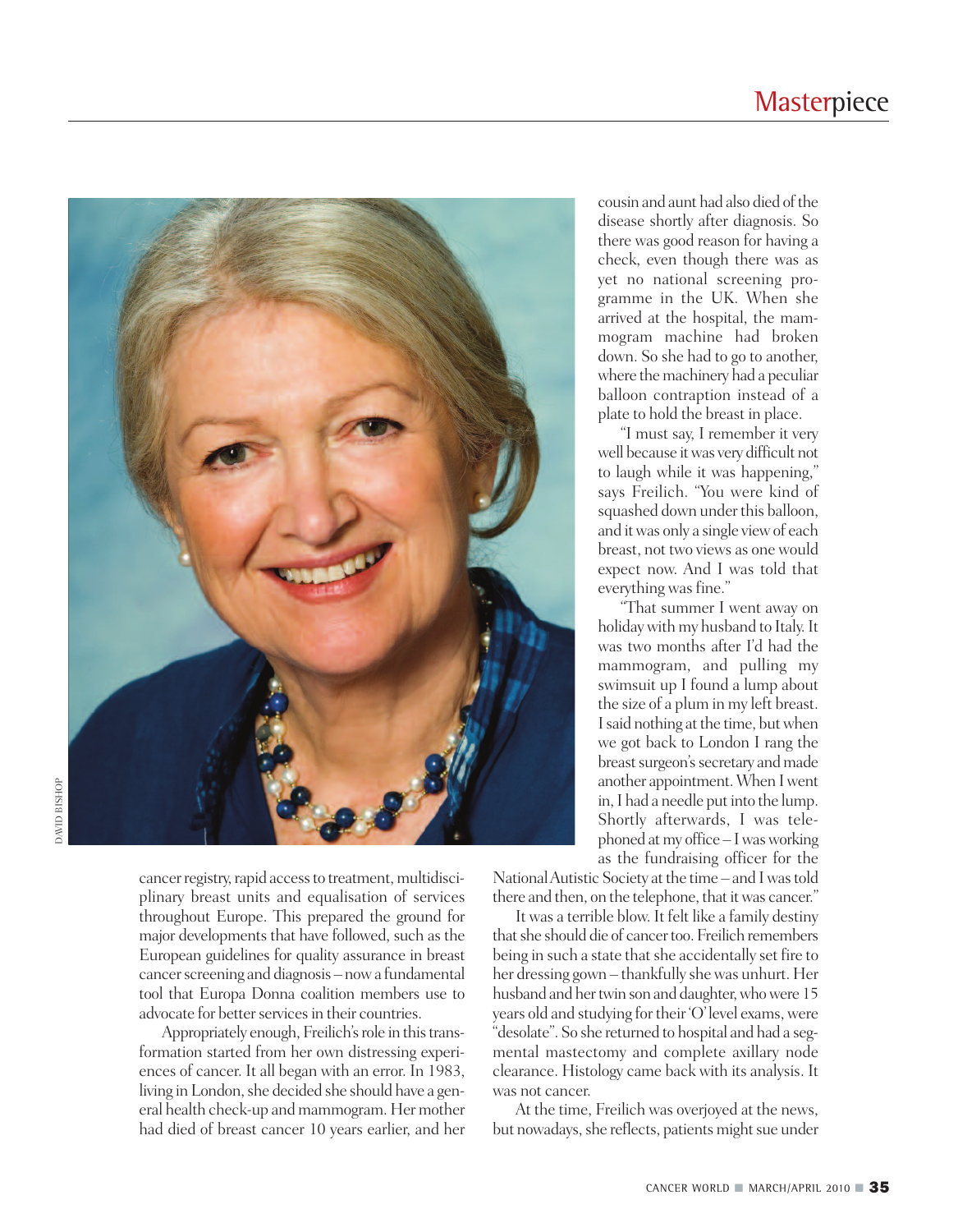### **Masterpiece**



similar circumstances. She had to perform an enormous psychological turnaround and was left with conflicting emotions – a knowledge of how gruelling a diagnosis of cancerwas, an awareness of the inadequacies of some services, but also a deep gratitude at being spared.

#### GETTING INVOLVED

To this point, almost every experience she had had of cancer had been negative. The one thing that had impressed her was the care given to her at the Royal Free Hospital (the misdiagnosis had been a laboratory error). She stayed in touch with her surgeon, Santilal Parbhoo, and offered to help with a breast cancerresearch appeal hewassetting up. Freilich set about raising money, not only for clinical research but

for a newclinic forwomen at high risk of breast cancer, and a new computerised call and recall system. On the basis of her success with this, she was invited to help set up and run new patient services, as a fulltime, professional job.

With a background in music – she had studied to be a pianist and opera singer before starting a family – she was aware of gapsin herscientific knowledge and attended lectures for medical students. "I was allowed to build up my knowledge and confidence," she says. "So I started to suggest, there's little here to inform or support patients. Couldn't we do something about that? I took a counselling course and prepared to set up this organisation for patients, which in 1987 became Cancerkin."

Cancerkin,which Freilich led as chief executive

## Freilich was overjoyed, but nowadays, she reflects, patients might sue under similar circumstances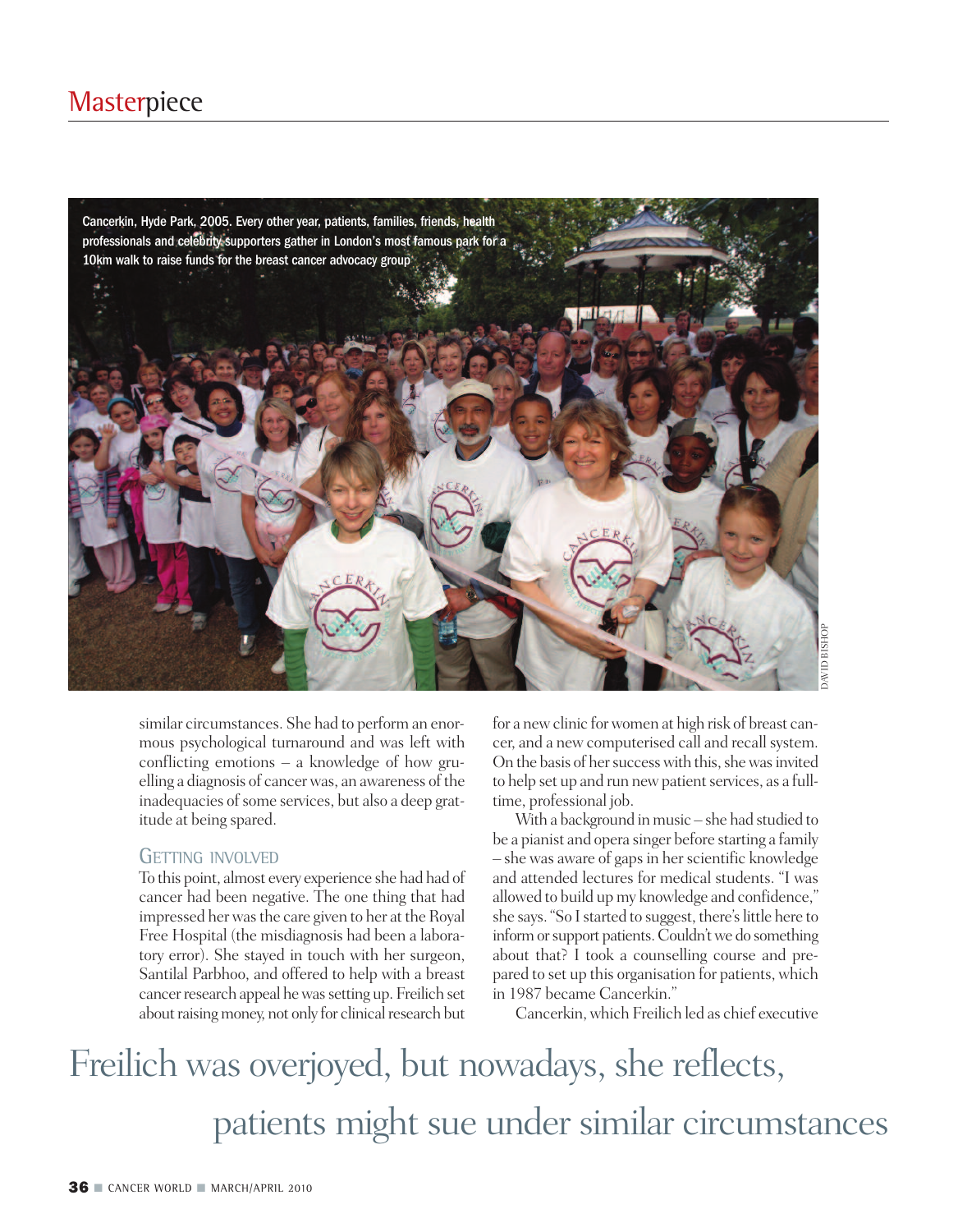### "If you don 't have information, you can build pictures in your mind that can affect the way you recover "

until two years ago, was the first hospital-based, dedicated breast cancer charity in the UK, concerned with treatment, supportive care, education and research."Treat the patient, not just the cancer" was, and still is, its philosophy.

It was one of the first manifestations in Britain of what started to become known as breast cancer advocacy. Its services were, in part, inspired by the American Reach to Recovery Programme, which Freilich visited in 1986 as part of her personal research into how best to offer support to women with breast cancer. It trained carefully selected volunteers –womenwho had had breast cancer themselves – as counsellors to visit patients in their own homes and support them, their families and friends.

Soon the charity outgrew the one room it had been allocated in the Royal Free Hospital – so another Freilich-coordinated fundraising push resulted in a new Cancerkin centre being opened at the hospital in 1990. It was the first on-site dedicated breast cancer support centre in the UK.

Freilich speaks fondly of the medical staff at the Royal Free – the way doctors supported her ventures throughout, invited her to multidisciplinary meetings and gave seminars to patients and volunteers. But the fact is that in her national work, and the international work that followed, she has had to address a problem that wasrife 20 years ago, and still common: doctors did not provide information to cancer patients or involve them in decision-making. More than anything, women like her, and her mother, needed someone to talk to. Freilich acknowledges that it was personal experience that drove her on to correct this.

"The kind of support we offered was completely missing for my mother and

me.If you don't have information about a condition, you can build pictures in your mind that can be so harmful and so negative and can affect the way you recover or the way you respond to treatment. But it was unusual for hospital doctors to have much time to spend with patients beyond the hospital environment. The role of the breast care nurse was not very well developed at that time. So I considered it important that patients had someone else to turn to for support.

"I think it's about cooperation. In the past, patients have traditionally deferred completely to doctors, which I believe is wrong. But I don't go along with the idea that women are equipped to make their own independent decisions. They need to be informed sufficiently to be able to make sensible decisions in collaboration with doctors."

#### EUROPA DONNA

If itwas an error that contributed to the founding of Cancerkin, it was a chance meeting that led to Freilich becoming Europa Donna's first president. Her valuable work at the Royal Free led to her being invited onto a Reach to Recovery international advisory committee, under the auspices of the UICC (International Union for Cancer Control) in Geneva. After attending a Reach to Recovery conference in Trieste in 1992, she shared a taxi back to

the airport with Umberto Veronesi, and asked him what had happened to his plans to set up a European

> With renowned concert pianist Alfred Brendel. Having trained as a pianist and opera singer herself, Freilich put her musical connections to good use, organising fundraisers for Cancerkin. This picture was taken following a Gala Concert featuring Brendel with London's Philharmonia Orchestra, at the Royal Festival Hall, September 2004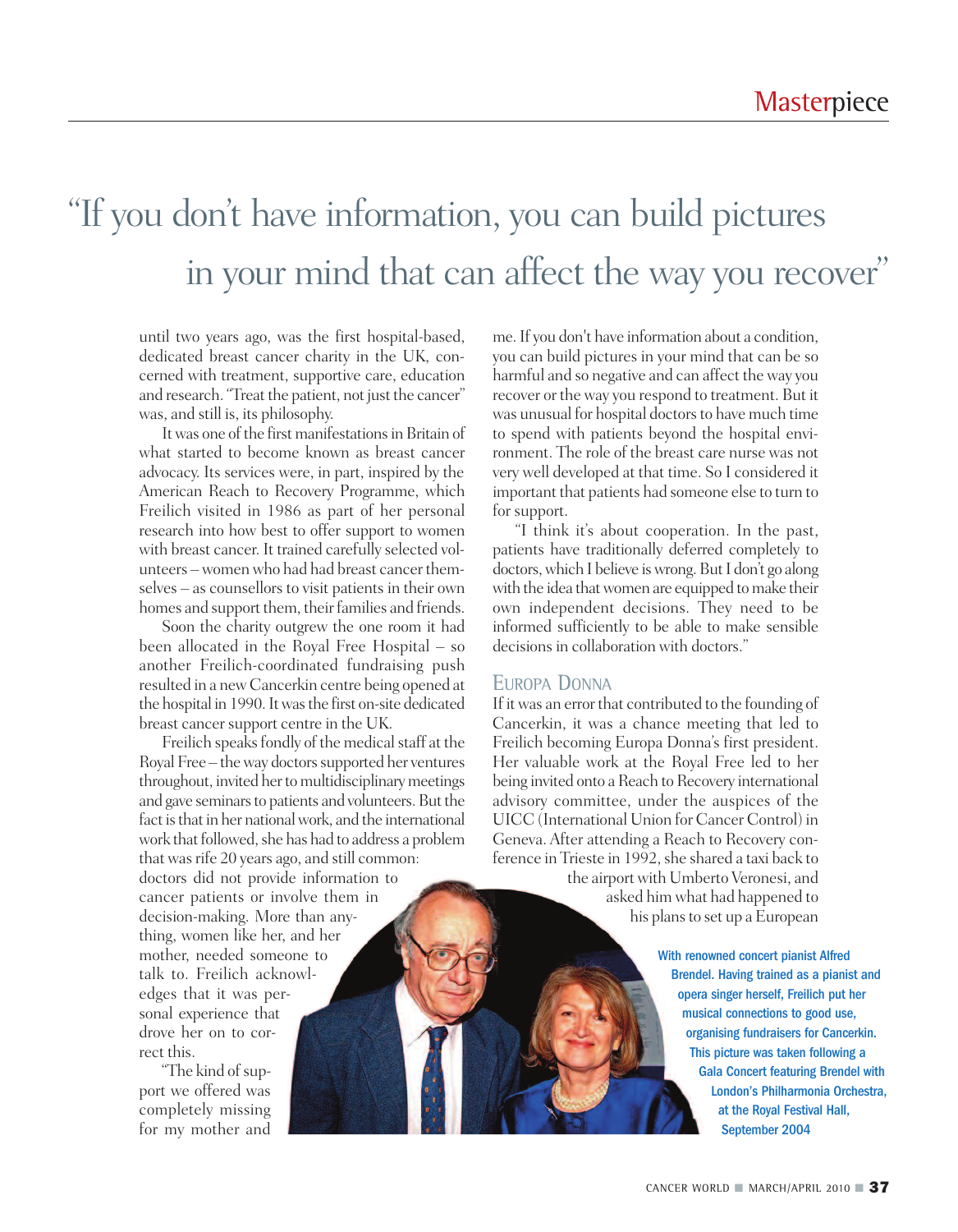breast cancer coalition along the lines of the American National Breast Cancer Coalition. Veronesi admitted that things had not got off the ground asrapidly as he'd wished. Freilich said she was interested in becoming a representative in London, and they exchanged addresses.

Three weeks later, she received a box full of all the papers relating to the proposed organisation. She was kept informed of all corre-



A milestone in patient advocacy. The European Breast Cancer Conference is the first European scientific cancer conference to include patient advocates as equal partners. As Europa Donna president, Freilich was a co-founder of EBCC, and is pictured here at its first conference, September 1998

spondence, but didn't have any official role. But a year later, in 1993, she was invited to attend a conference of EUSOMA, the European breast cancer specialists, in Paris. At the end, Veronesi made a surprise announcement: a newbreast cancer coalition called Europa Donna was to be formed, and its first president would be Gloria Freilich.

Nobody was more surprised than Freilich. It took some backtracking – establishing a working party and organising elections – for the body to actually come into being, with Freilich formally at the helm. With enthusiastic representatives of breast cancer patient groups in Italy, Germany, Belgium, Austria, Switzerland and the UK, the objectives were agreed: enhancing the role of women in controlling breast cancer; promoting improvements in the standards of diagnosis and management across Europe; promoting equality of access; making partnerships with clinicians and scientists; influencing European and national politicians. "From the earliest days, we were greatly helped by the valuable support of Alberto Costa and the European School of Oncology, with whom Europa Donna has worked closely throughout its history,"stresses Freilich.

The launch conference was held at the Euro-

pean Institute of Oncology in Milan in 1994. "At that time the advocacy concept was barely understood,"says Freilich. "Immediately, we had to overcome suspicion of our motives and establish a clear understanding of our mission. We began to make our presence felt through involving ourselves in breast cancer public education, holding conferences and patient meetings, lobbying decision makers,

publishing newsletters, holding media campaigns and generally coalition building."

One of Europa Donna's early undertakings – a 15country survey of women's experiences of breast and gynaecological cancers carried out in 1996 – confirmed the absolute legitimacy of what it was trying to do. "Some of their experiences were pretty ghastly. I think many women felt able, for the first time, to vent feelings they would never have shared with a medical expert. You could tell that people had suffered psychological angst, damage, and the survey drew attention to aspects of treatment and care acrossEuropewhere improvements could orshould be made."

The fact that Europa Donna - the name is Italian for 'European woman' – was envisaged as a 'sisterhood' is important, says Freilich. It isn't that the organisation has excluded men – supporting male family members and friends is an important objective, and many male clinicians, most importantly Veronesi and Costa, have been influential in driving the organisation forward. "But I suppose that women, by virtue of our biology, have various times of our lives when important events and diseases happen to us alone, and because we have the child

"We had to overcome suspicion of our motives and establish a clear understanding of our mission"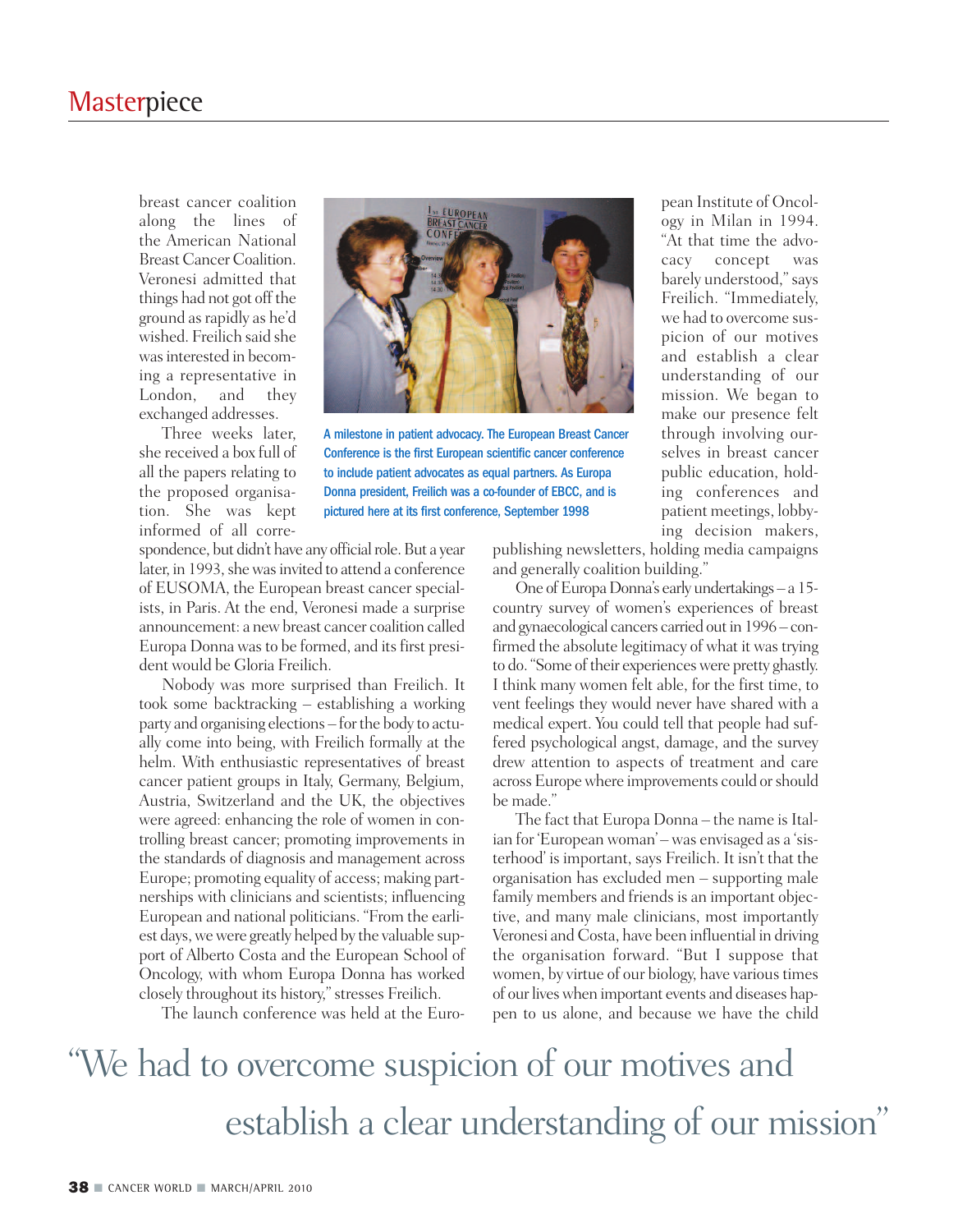### "I did have a very strong feeling about Europa Donna. I thought it would be wonderful to do it"

bearing responsibility, all the gynaecological side of it is more or less out in the open. We're used to communicatingwith each other about these issues, and even in countries where topics like cancer are not openly discussed, women do get together and support each other in many different ways."

Nevertheless, the fact that breast cancer – and even the breast itself – is still a taboo subject in some countries, has been a consistent hurdle. The original logo design for Europa Donna was a breast, but was vetoed because of sensitivities – instead, it became a map using women's silhouettes. The very word cancer is still barely spoken publicly in some regions – an additional barrier to getting patients to feel confident about talking to others about their condition.

"In some countries, if it becomes widely known that there is cancer in the family, it can cause all sorts of problems, influencing marriage prospects, for example.Isuppose itstartswith the assumption thatif you have cancer, you have an untimely end. That's not necessarily the case any more, and Ithink that as people acquire confidence about a diagnosis of cancer being properly treated and the possibility of making a good recovery, then fears and superstitions will gradually subside. We are already making a difference."

There have been other significant problems: creating objectives to work towards on a European level has been immensely difficult, given the cultural disparity and variations in health care systems and economies between EU Member States. The idea of patients having a say in their own care is still anathema to some doctors – like the oncolo-

A powerful alliance. Breast care nurse Sylvia Denton (right) was among the first advocates for patients to be treated by a multidisciplinary breast team, including a specialist breast nurse – key issues for Europa Donna. President of the UK Royal College of Nursing (2002–2006), she is pictured here with Freilich at the Europa Donna conference, Paris 1999, where she led a one-day course on endocrine therapy aimed gist who stood up to challenge Freilich in 1997.

"Not all countries are readily accepting of laypersons' involvement," says Freilich. "But you change things by driving up levels of understanding and confidence, by encouraging more interplay between the layperson and the medical profession. The medical professionals have to feel confident that they're not going to be overrun by women wildly making demands they can't meet. You change things by showing examples of what has been already achieved, and which they can emulate."

The merits of a professional multidisciplinary approach to breast cancer, which Europa Donna advocates, are still not always appreciated. Wherever this is the case, Europa Donna has had to work hard to persuade medical professionals to link with their colleagues to found multidisciplinary breast units.

But Freilich assesses the organisation's achievements over 16 years as considerable: its influence in the setting of European standards of breast cancer care; its planting of the patient perspective firmly in the centre of high-level clinical and political discussions; the growing acknowledgement of the need for multidisciplinary breast units.